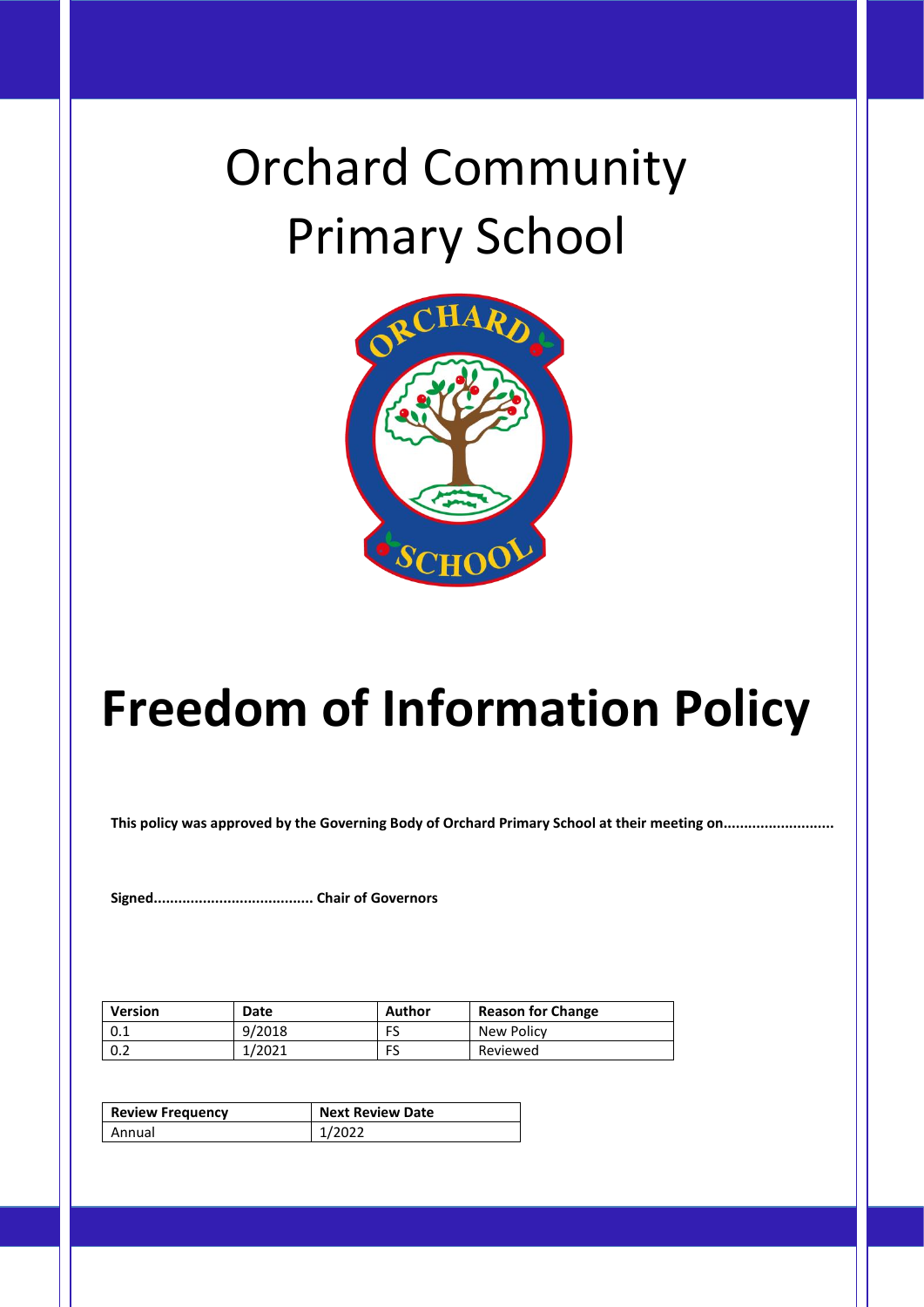# **Contents**

Statement of intent

- 1. Legal framework
- 2. Accepting requests for information
- 3. General right of access to information held by the school
- 4. The appropriate limit
- 5. Charging fees
- 6. Means by which communication is to be made
- 7. Providing advice and assistance
- 8. Publication scheme
- 9. Monitoring and review

#### Appendix

a) Model Publication Scheme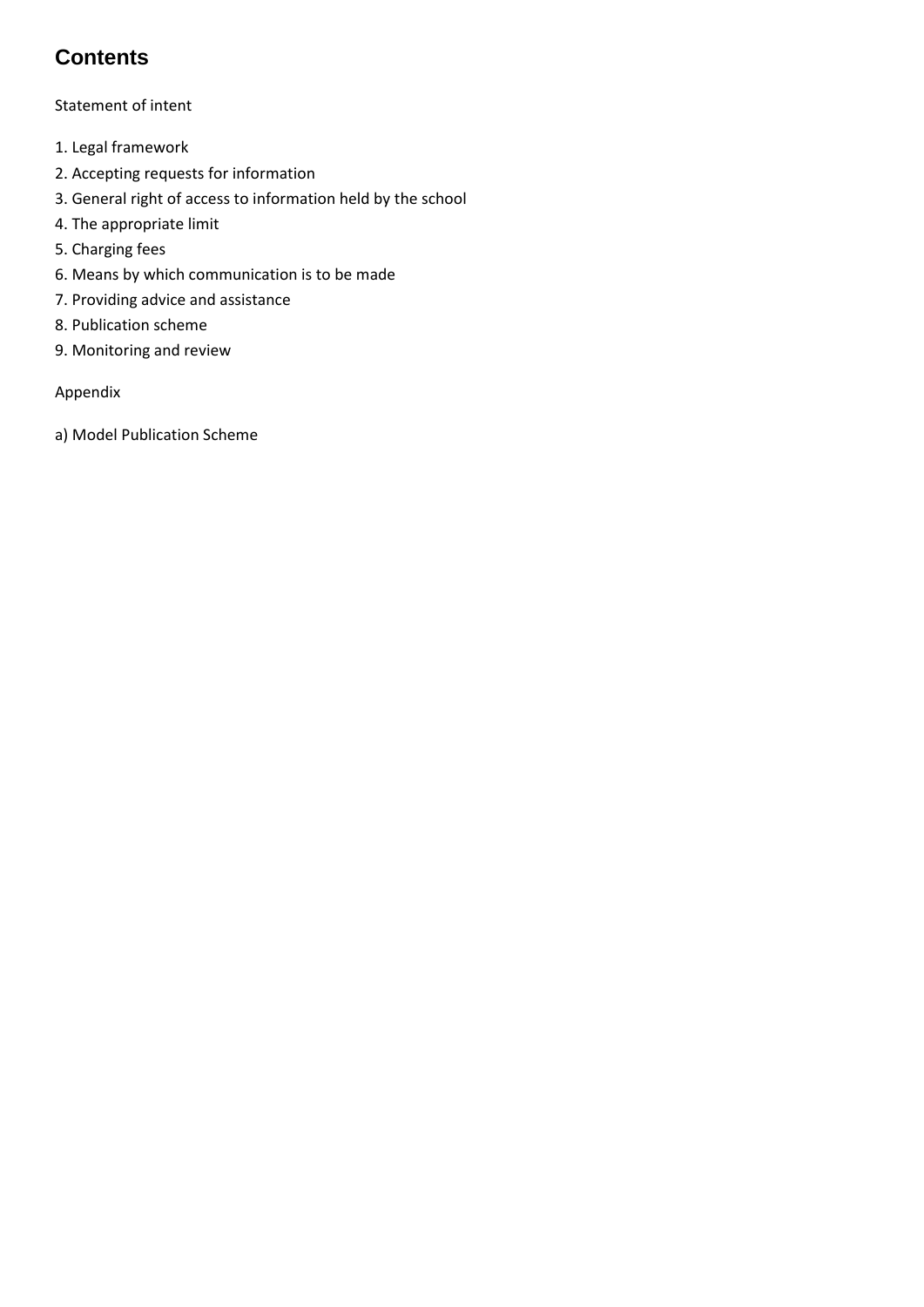## **Statement of intent**

As an educational provider, our school has an obligation to publish a freedom of information statement, outlining how we will meet our duties under the Freedom of Information Act 2000 and associated regulations. The development and effective implementation of this policy fulfils that requirement.

More specifically, this policy outlines:

- How the school will respond to requests from individuals for access to information held about them.
- Our school's policy and procedures for the release and publication of private data and public records.
- Our school's policy and procedures for providing applicants with advice and assistance throughout the duration of their requests.

It also clarifies our position regarding the appropriate limit to the costs incurred by the school in obtaining any requested information, and on charging fees for its provision.

## **Legal framework**

This policy has due regard to the following legislation:

- The General Data Protection Regulation
- The Freedom of Information Act 2000
- The Freedom of Information and Data Protection (Appropriate Limit and Fees) Regulations 2004

This policy also has due regard to guidance, including, but not limited to, the following:

- ICO 'Model publication scheme' 2016
- ICO 'Duty to provide advice and assistance (section 16)' 2016

This policy will be viewed in conjunction with the following other school policies:

• GDPR Data Protection Policy

## **Accepting requests for information**

The school will only accept a request for information which meets all of the following criteria:

- It is in writing
- It states the name of the applicant and an address for correspondence
- It describes the information requested

A request will be treated as made in writing if it meets all of the following requirements:

- It is transmitted by electronic means
- It is received in legible form
- It is capable of being used for subsequent reference

The school will publish details of its procedures for dealing with requests for information on the website, which includes:

- A contact address and email address
- A telephone number
- A named individual to assist applicants with their requests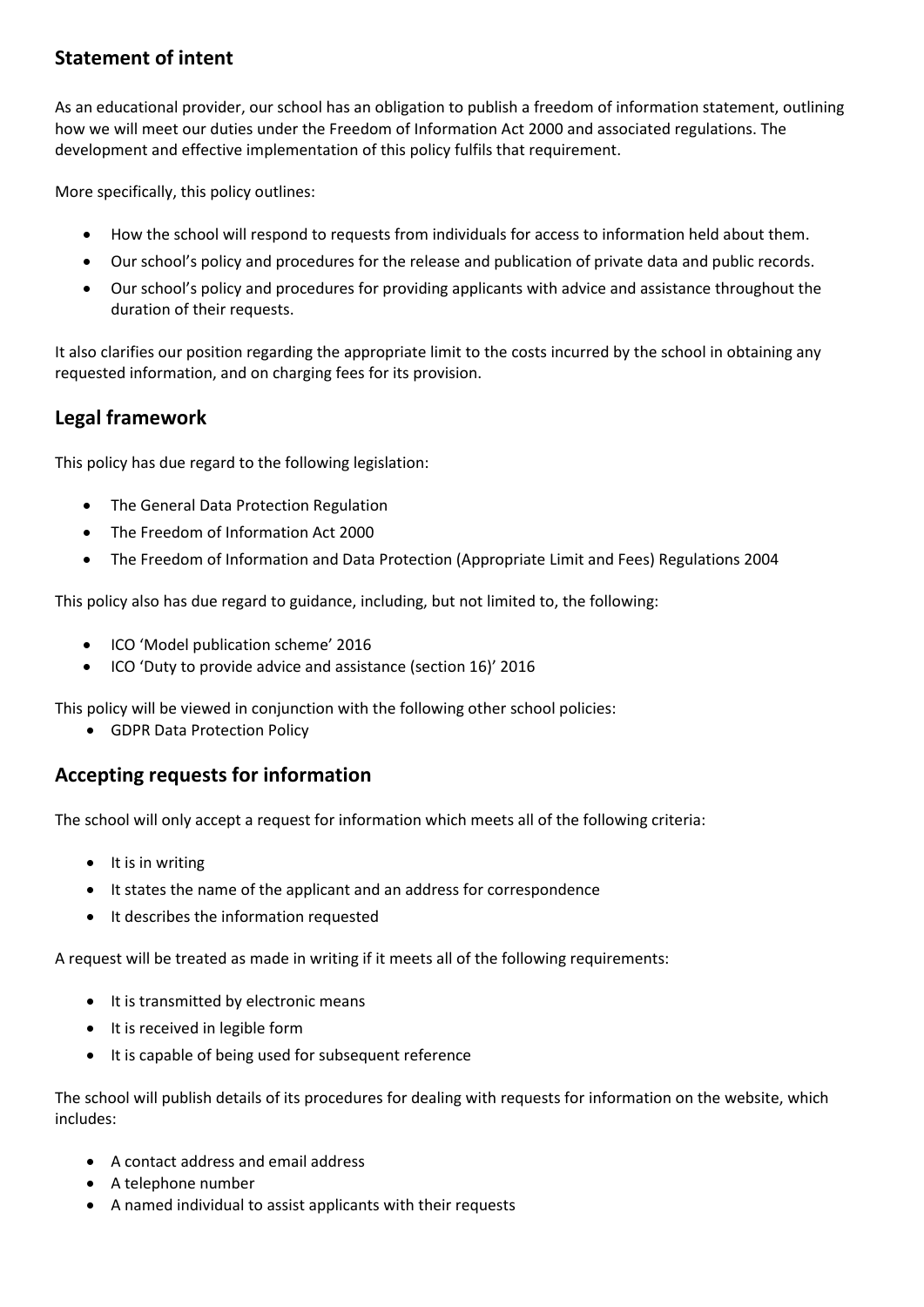## **General right of access to information held by the school**

Provided that the request complies with section 2 of this policy, the school will, no later than 20 working days from receipt of the request, comply with its duty to:

- Confirm or deny to any person making a request for information to the school, whether it holds information of the description specified in the request.
- Provide the documentation, if the school confirms that it holds the requested information.

The school will not comply with section 3.1 of this policy where:

- The school reasonably requires further information to meet a freedom of information request, has informed the applicant of this requirement, but was not subsequently supplied with that further information.
- The information is no longer readily available as it is contained in files that have been placed in archive storage or is difficult to access for similar reasons.
- A request for information is exempt under section 2 of the Freedom of Information Act 2000.
- The cost of providing the information exceeds the appropriate limit.
- The request is vexatious.
- The request is a repeated request from the same person made within 60 consecutive working days of the initial one.
- A fee notice was not honoured.

Where information is, or is thought to be, exempt, the school will, within 20 working days, give notice to the applicant which:

- States the fact.
- Specifies the exemption in question.

The information provided to the applicant will be in the format that they have requested, where possible. Where it is not possible to provide the information in the requested format, the school will assist the applicant by discussing alternative formats in which it can be provided.

The information provided will also be in the language in which it is held, or another language that is legally required. If the school is required to translate any information, it will do so.

If, under relevant disability and discrimination regulations, the school is legally obliged to provide the information in other forms and formats, it will do so.

### **The appropriate limit**

The school will not comply with any freedom of information request that exceeds the statutorily imposed appropriate limit of £450.

When determining whether the cost of complying with a freedom of information request is within the appropriate limit, the school will take account only of the costs we reasonably expect to incur in relation to:

- Determining whether it holds the information.
- Locating the information, or a document which may contain the information.
- Retrieving the information, or a document which may contain the information.
- Extracting the information from a document containing it.
- Costs related to the time spent by any person undertaking any of the activities outlined in section 4.2 of this policy on behalf of the school, are to be estimated at a rate of £25 per person per hour.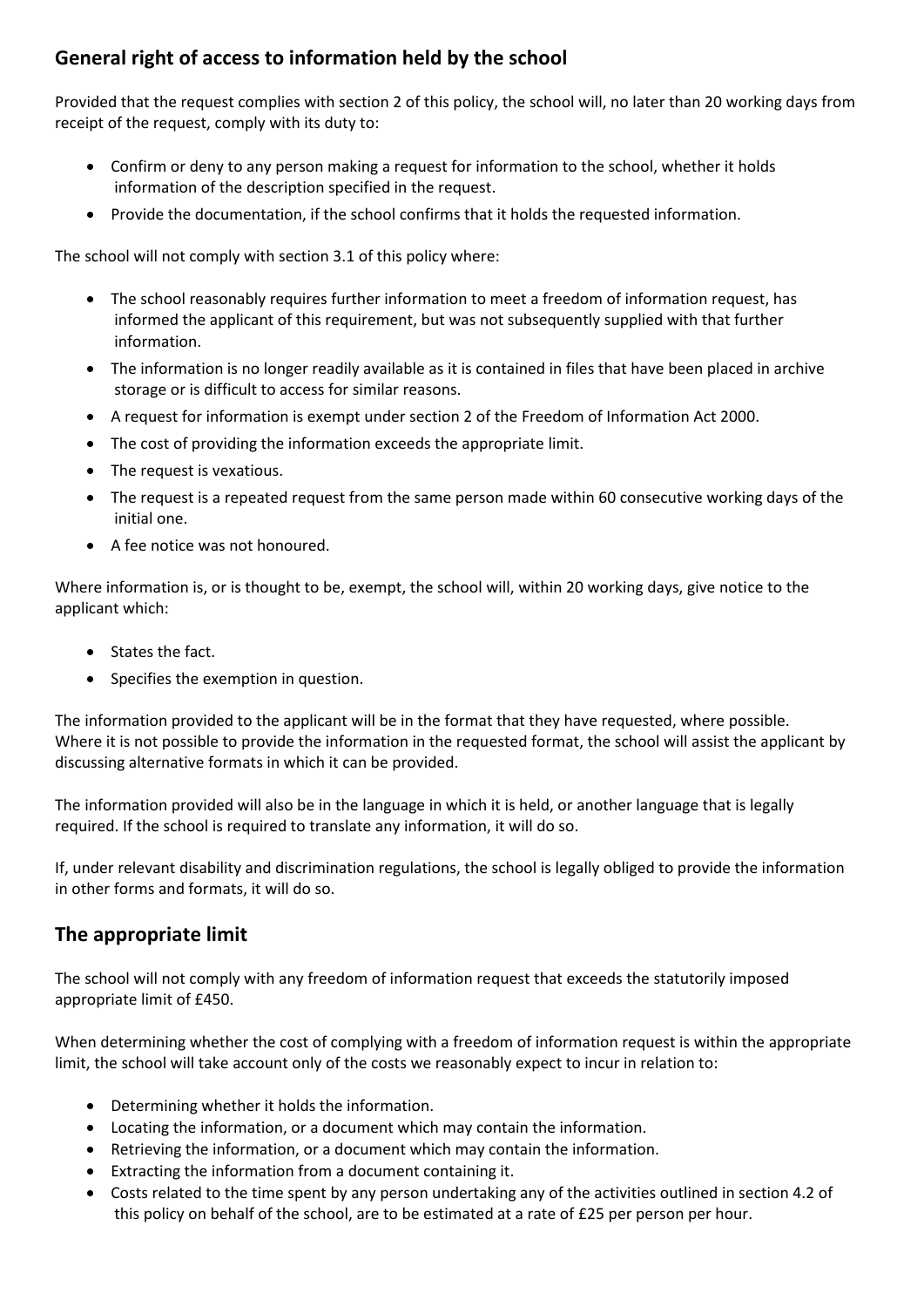Where multiple requests for information are made to the school within 60 consecutive working days of each other, either by a single person or by different persons who appear to be acting in concert, the estimated cost of complying with any of the requests is to be taken to be the total costs to the school of complying with all of them.

# **Charging fees**

The school may, within 20 working days, give an applicant who has requested information from the school, a written notice stating that a fee is to be charged for the school's compliance.

Charges may be made for disbursements, such as the following:

- Photocopying
- Postage and packaging
- Costs directly incurred as a result of viewing information

Fees charged will not exceed the total cost to the school of:

- Informing the person making the request whether we hold the information.
- Communicating the information to the person making the request.

Where a fee is to be charged, the school will not comply with section 3 of this policy unless the requested fee is paid within a period of three months, beginning with the day on which the fees notice is given to the applicant. The school will not take into account any costs which are attributable to the time spent by persons undertaking any of the activities mentioned in section 5.3 above.

When calculating the  $20<sub>th</sub>$  working day in which to respond to a freedom of information request, the period beginning the day on which the fee notice is given to the applicant and ending with the day on which the fee is received, will be disregarded.

### **Means by which communication is to be made**

Where, on making a request for information, the applicant expresses a preference for communication by any one of the following means, the school will, as far as is practicable, give effect to that preference:

- The provision to the applicant of a copy of the information in permanent form or in another form acceptable to the applicant.
- The provision to the applicant of a reasonable opportunity to inspect a record containing the information.
- The provision to the applicant of a digest, or summary of the information, in permanent form or in another form acceptable to the applicant.

### **Providing advice and assistance**

The school will meet its duty to provide advice and assistance, as far as is reasonable, to any person who proposes to make, or has made, requests for information to the school.

The school may offer advice and assistance in the following circumstances:

- If an individual requests to know what types of information the school holds and the format in which it is available, as well as information on the fees regulations and charging procedures.
- If a request has been made, but the school is unable to regard it as a valid request due to insufficient information, leading to an inability to identify and locate the information.
- If a request has been refused, e.g. due to an excessive cost, and it is necessary for the school to assist the individual who has submitted the request.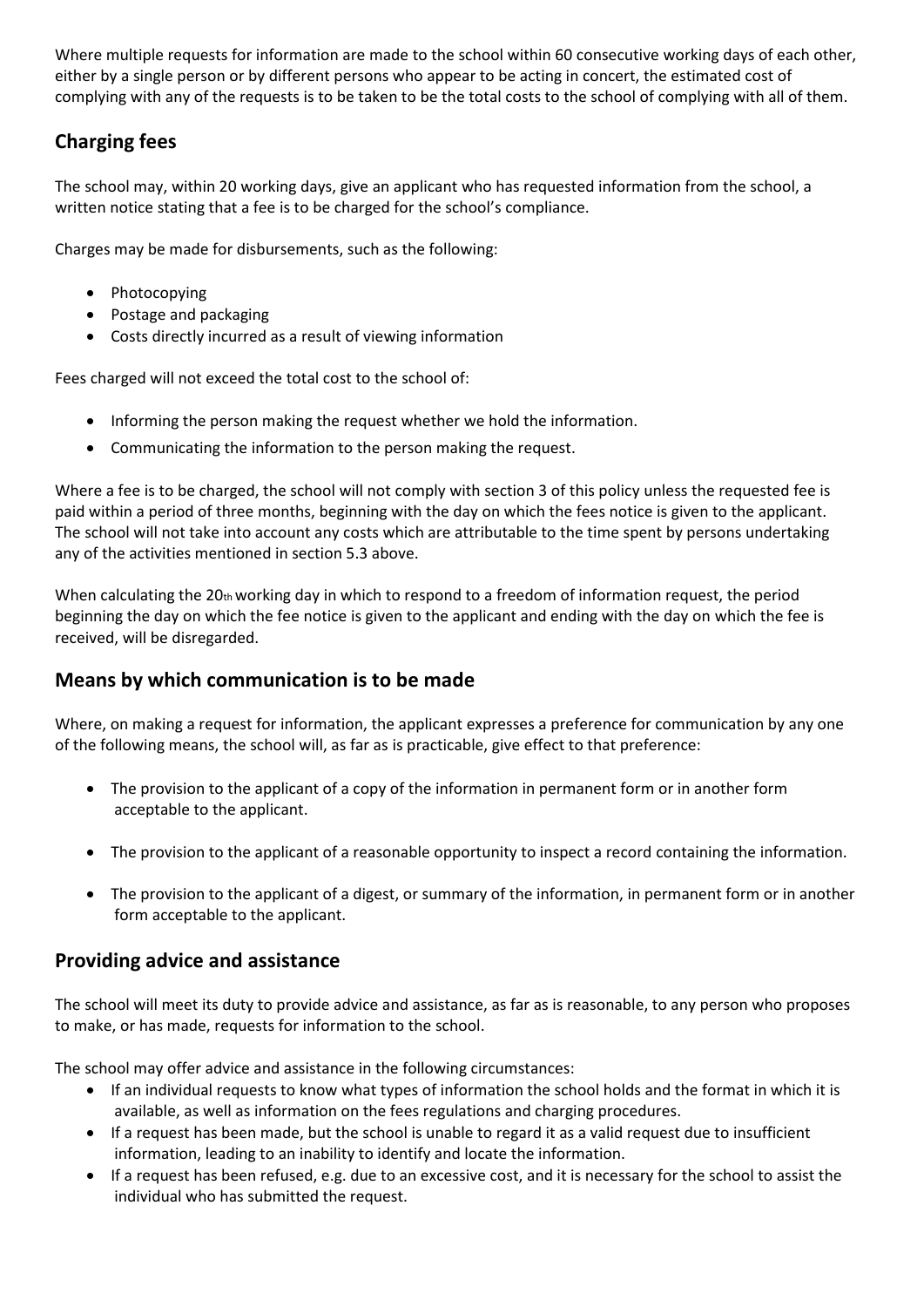The school will provide assistance for each individual on a case-by-case basis; examples of how the school will provide assistance include the following:

- Informing an applicant of their rights under the Freedom of Information Act 2000
- Assisting an individual in the focus of their request, e.g. by advising of the types of information available within the requested category
- Advising an applicant if information is available elsewhere and how to access this information
- Keeping an applicant informed on the progress of their request

In order to provide assistance as outlined above, the school will engage in the following good practice procedures:

- Make early contact with an individual and keep them informed of the process of their request.
- Accurately record and document all correspondence concerning the clarification and handling of any request.
- Give consideration to the most appropriate means of contacting the applicant, taking into account their individual circumstances.
- Discuss with the applicant whether they would prefer to receive the information in an alternative format, in cases where it is not possible to provide the information requested in the manner originally specified.
- Remain prepared to assist an applicant who has had their request denied due to an exemption.
- The school will give particular consideration to what level of assistance is required for an applicant who has difficulty submitting a written request.
- In circumstances where an applicant has difficulty submitting a written request, the school will:
- Make a note of the application over the telephone and then send the note to the applicant to confirm and return – the statutory time limit for a reply would begin here.
- Direct the individual to a different agency that may be able to assist with framing their request.

**NB.** This list is not exhaustive and the school may decide to take additional assistance measures that are appropriate to the case.

Where an applicant's request has been refused either because the information is accessible by other means, or the information is intended for future publication or research, the school, as a matter of good practice, will provide advice and assistance.

The school will advise the applicant how and where information can be obtained, if it is accessible by other means. Where there is an intention to publish the information in the future, the school will advise the applicant of when this publication is expected.

If the request is not clear, the school will ask for more detail from the applicant in order to identify and locate the relevant information, before providing further advice and assistance.

If the school is able to clearly identify the elements of a request, it will respond following usual procedures and will provide advice and assistance for the remainder of the request.

If any additional clarification is needed for the remainder of a request, the school will ensure there is no delay in asking for further information.

If an applicant decides not to follow the school's advice and assistance and fails to provide clarification, the school is under no obligation to contact the applicant again.

If the school is under any doubt that the applicant did not receive the advice and assistance, the school will reissue it.

The school is not required to provide assistance where an applicant's request is vexatious or repeated, as defined under section 14 of the Freedom of Information Act 2000.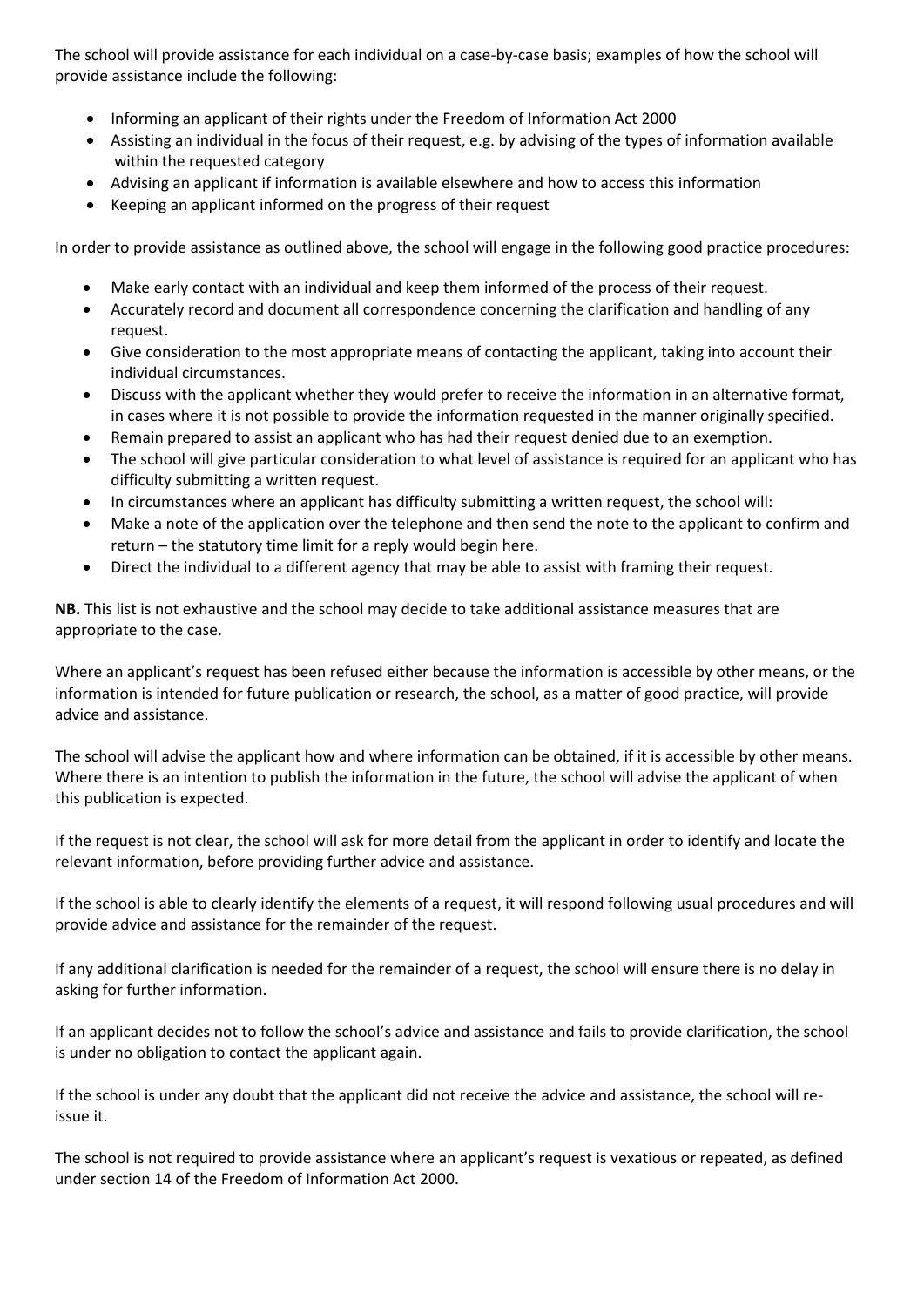The school is also not required to provide information where the cost of complying with a request exceeds the limit outlined in the Freedom of Information Act 2000. In such cases, the school will consider whether any information can be provided free of charge if the applicant refuses to pay the fee.

A record will be kept in the school office of all the advice and assistance provided.

#### **Publication scheme**

The school will meet its duty to adopt and maintain a publication scheme which specifies the information which it will publish on the school website, and whether the information will be available free of charge or on payment.

The publication scheme will be reviewed and, where necessary, updated on a three year basis.

#### **Monitoring and review**

This policy will be monitored and reviewed by the DPO and Headteacher.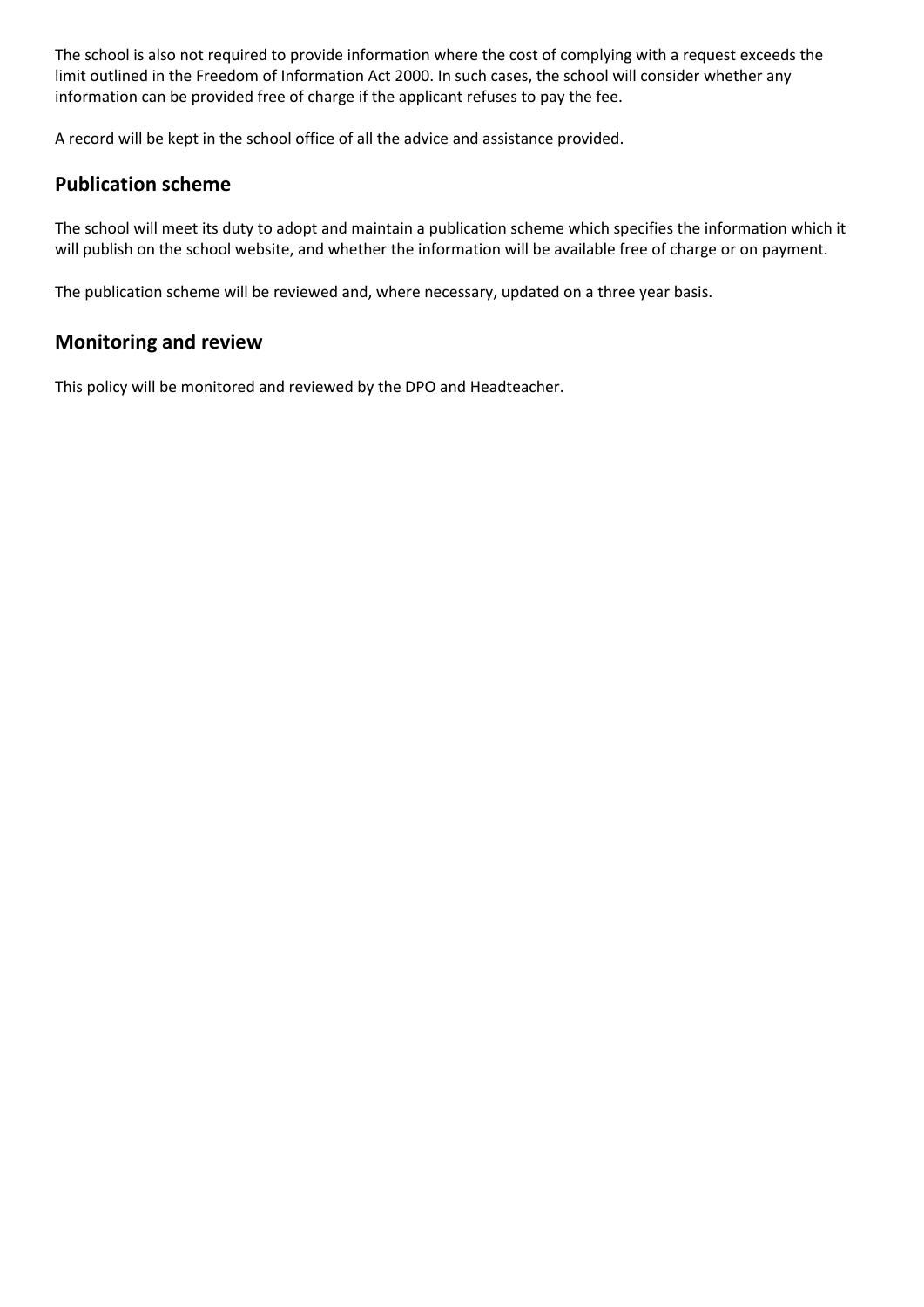## **Orchard School's Publication Scheme on information available under the Freedom of Information Act 2000**

This scheme follows the model approved by the ICO and sets out the classes of information which we publish or intend to publish; the format in which the information will be made available and whether the information is available free of charge or on payment.

#### **1. Classes of information**

Information that is available under this scheme includes:

- Who we are and what we do
- What we spend and how we spend it
- What are our priorities are and how we are doing?
- How we make decisions
- Our policies and procedures
- Lists and registers
- The services we offer

Information which **will not** be made available under this scheme includes:

- Information the disclosure of which is prevented by law, or exempt under the Freedom of Information Act, or is otherwise properly considered to be protected from disclosure.
- Information in draft form, or notes, documents in older versions, emails or other correspondence.
- Information that is no longer readily available as it is contained in files that have been placed in archive storage or is difficult to access for similar reasons.

#### **2. How to request information**

Requested documents under this scheme will be delivered electronically where possible, but paper copies can be provided by contacting the school.

To enable us to process your request quickly, please mark all correspondence: **"FREEDOM OF INFORMATION REQUEST"** 

Documents can be translated under disability legislation into accessible formats where possible.

#### **3. Charges**

Documents contained in this scheme are free to view on the school website. Single paper copies are also available free of charge to parents/carers and prospective parents/carers of the school.

#### **4. Feedback**

We welcome any comments or suggestions you may have regarding this scheme. If you require further assistance then initially this should be addressed to the school office using the following contact details:

Grange Drive Castle Donington Derbyshire DE74 2QU Telephone: 01332 810078

[school@orchard.leics.sch.uk](mailto:school@orchard.leics.sch.uk)